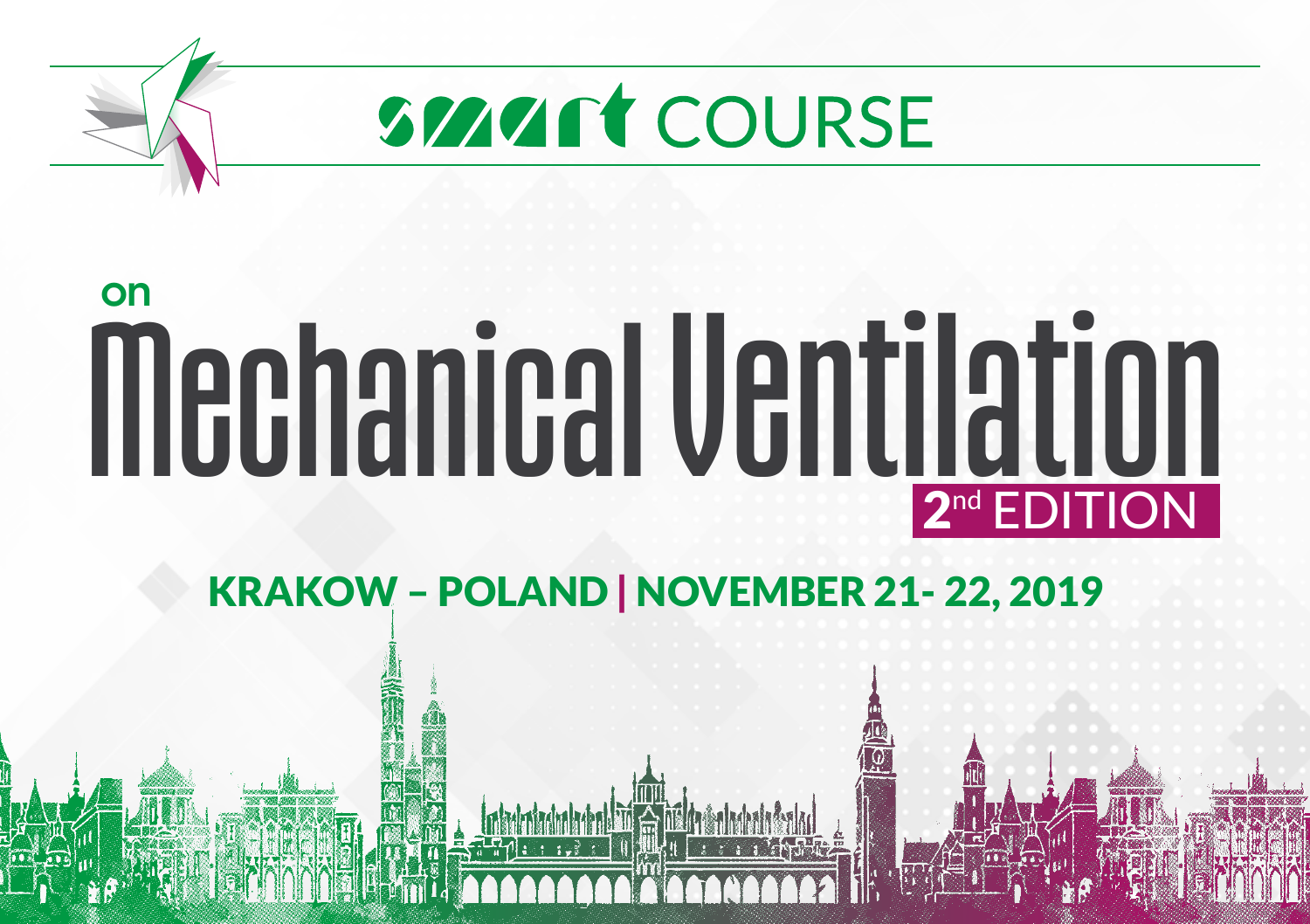**SMART** – **ORGANIZING AND SCIENTIFIC COMMITTEE** M. Antonelli, G. Bellani, A. Braschi, G. Conti, L. Gattinoni, A. Pesenti, M. Quintel, F. Raimondi, M. Senturk

**SMART COURSE** – **SCIENTIFIC COORDINATORS** G. Bellani K. Szuldrzynski

**SMART** – **ORGANIZING SECRETARIAT Start Promotion Eventi Srl** Via Mauro Macchi, 50 - 20124 Milano - Italy Ph + 39 02 67071383 | Fax + 39 02 67072294 E-mail: info@startpromotioneventi.it | www.startpromotioneventi.it

#### KRAKOW – POLAND NOVEMBER 21-22, 2019

KRAKOW – POLAND NOVEMBER 21-22, 2019

## **SMART COURSE**

**The** SMART COURSE **on**

Mechanical Ventilation

**features a highly interactive program, aimed at melting speakers and attendees' experience on clinical daily practice.**

Bellani G. *- Monza (I)*

# **SMART COURSE**

Constantin J.M. *- Paris (F)* Grasselli G. *- Milan (I)* Heunks L. *- Amsterdam (NL)* Mojoli F. *- Pavia (I)*

Pesenti A. *- Milan (I)* **Piquilloud L.** - Lausanne (CH) Rezoagli E. *- Monza (I)* Szuldrzynski K. *- Krakow (P)*



**FACULTY**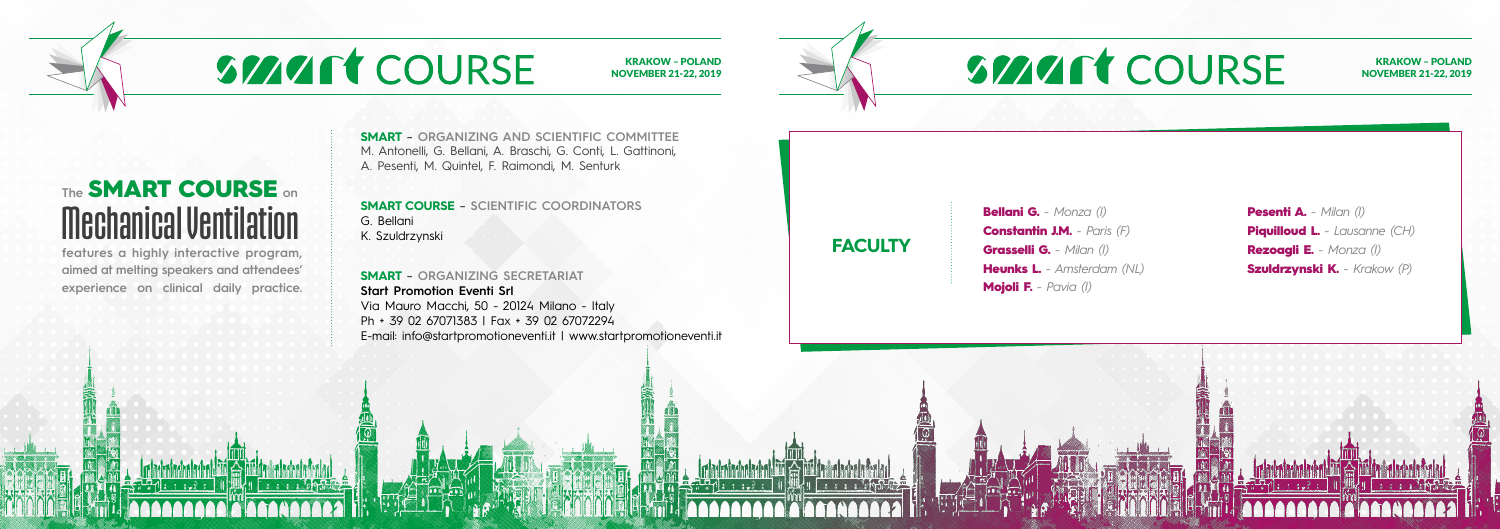#### PROGRAMFRIDAY NOVEMBER 22, 2019

### BASIC COURSE - November 21 **BASIC COURSE - November 22 ADVANCED COURSE - November 22**

## **SMART COURSE**

PROGRAMTHURSDAY NOVEMBER 21, 2019

## SESSION<sub>1</sub>

- **09:00 Welcome and introduction 09:15 FEATURE LECTURE Pathophysiology of ARDS** *A. Pesenti*
- **09:35 Controlled mechanical ventilation settings: principles and monitoring**
- **10:05 Strategies to set PEEP and to evaluate lung recruitment/ overdistension**

*G. Bellani*

- *K. Szułdrzyński*
- **10:30 Discussion**
- **10:40 SIMULATED CASES ON THE SCREEN**  *(with real ventilators)*
- **11:10 COFFEE BREAK**

### SESSION 5

- **08:45 Non-invasive ventilations: indications and caveats** *J.M. Constantin*
- **09:05 Non-invasive ventilations: which interfaces and which modes?** *G. Bellani*
- **09:25 High Flow Nasal Cannulas**
- *G. Grasselli* **09:45 Interactive session: examples from participants** *L. Piquilloud*
- **10:05 Discussion**
- **10:15 SIMULATED CASES ON THE SCREEN**  *(with real ventilators)*

**10:45 COFFEE BREAK**

## SESSION 2

- **11:40 Imaging techniques to guide mechanical ventilation: Computed Tomography** *J.M. Constantin*
- **12:00 Imaging techniques to guide mechanical ventilation: Ultrasound** *F. Mojoli*
- **12:20 Clinical case, a collective discussion** *K. Szułdrzyński*
- **12:40 Discussion**

**13:00 SIMULATED CASES ON THE SCREEN**  *(with real ventilators)*

**13:30 LUNCH**

### SESSION 6

- **11:15 Airway management in the critically ill** *J.M. Constantin*
- **11:45 Weaning from mechanical ventilation** *L. Heunks*
- **12:25 SIMULATED CASES ON THE SCREEN**  *(with real ventilators)*
- **12:55 Closed loop and automated ventilation modes** *G. Bellani*
- **13:15 Discussion**
- **13:25 Conclusion of the course**

# **SMART COURSE**

## SESSION 3

- **14:30 Diagnostic workup of patients with Acute Respiratory Failure** *G. Grasselli*
- **15:00 Assisted mechanical ventilation settings: basics**  *G. Bellani*
- **15:20 Evaluating patient's effort and ventilator synchrony** *L. Heunks*
- **15:40 Optimizing patient-ventilator interaction**  *F. Mojoli*
- **16:00 Discussion**
- **16:10 SIMULATED CASES ON THE SCREEN**  *(with real ventilators)*

**16:40 COFFEE BREAK**

**14:15 Transpulmonary pressure: understanding and interpreting it**  *F. Mojoli*

- **14:35 Adjunctive therapies during mechanical ventilation** *K. Szułdrzyński*
- **14:55 Rotation #1**
- **15:40 Rotation #2**
- **16:25 COFFEE BREAK**
- **16:45 Rotation #3**
- **17:30 Rotation #4**
- **18:15 Conclusion of the course**

### SESSION 4

- **17:10 Clinical case, a collective discussion** *G. Grasselli*
- **17:40 Ventilation of patients with COPD and asthma** *L. Piquilloud*
- **18:00 Extracorporeal gas exchange in respiratory failure current status of**   $\mathsf{ECMO}$  and  $\mathsf{ECCO}_{2}\mathsf{R}$ *A. Pesenti*
- **18:30 Discussion**
- **18:40 Conclusion of the day**

#### PARTICIPANTS WILL ROTATE BETWEEN THE 4 WORKSTATIONS

- **Workstation #1**  Imaging of the respiratory system
- **Workstation #2**  Esophageal pressure
- **Workstation #3**  Basic assessment of respiratory mechanics
- **Workstation #4** Patient-ventilator synchrony

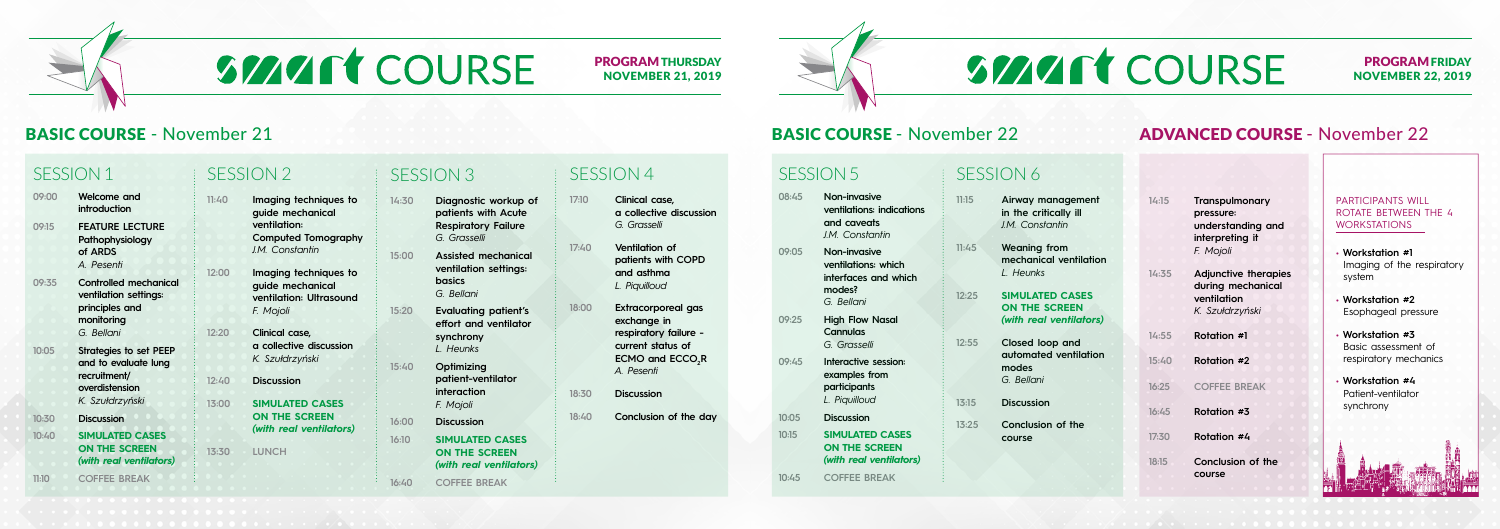### **GENERAL INFORMATION**

**Registration Fees**

BASIC COURSE

**Late Registration** *(after September 20th)* **€ 350.00\***

#### ADVANCED COURSE**\***

**\****Registration to the advanced course requires also registration to the basic course*

#### **Registration € 100.00\***

*\*Legal VAT is included*

#### **Meeting Venue**

Sheraton Grand Kraków | Powiśle 7, 31-101 Kraków, Poland www.sheratongrandkrakow.com

#### **Registration fee includes**

#### **OFFICIAL LANGUAGE**

The official language of the Course is English. No translation provided.



- Congress kit
- Badge
- Attendance Certificate
- Dinner of November 21

## **SMART COURSE**

KRAKOW – POLAND NOVEMBER 21-22, 2019

# SMART COURSE

**•** Coffee breaks **•** Snack Lunch

### **ACKNOWLEDGEMENTS**





**GE Healthcare** 

## **Medtronic**





*We are grateful to the following Companies for their contributions to the success of the Meeting:*





**Fisher&Paykel** HEALTHCARE

## GETINGE \*

**HAMILT®N MEDICAL** Intelligent Ventilation since 1983

KRAKOW – POLAND NOVEMBER 21-22, 2019